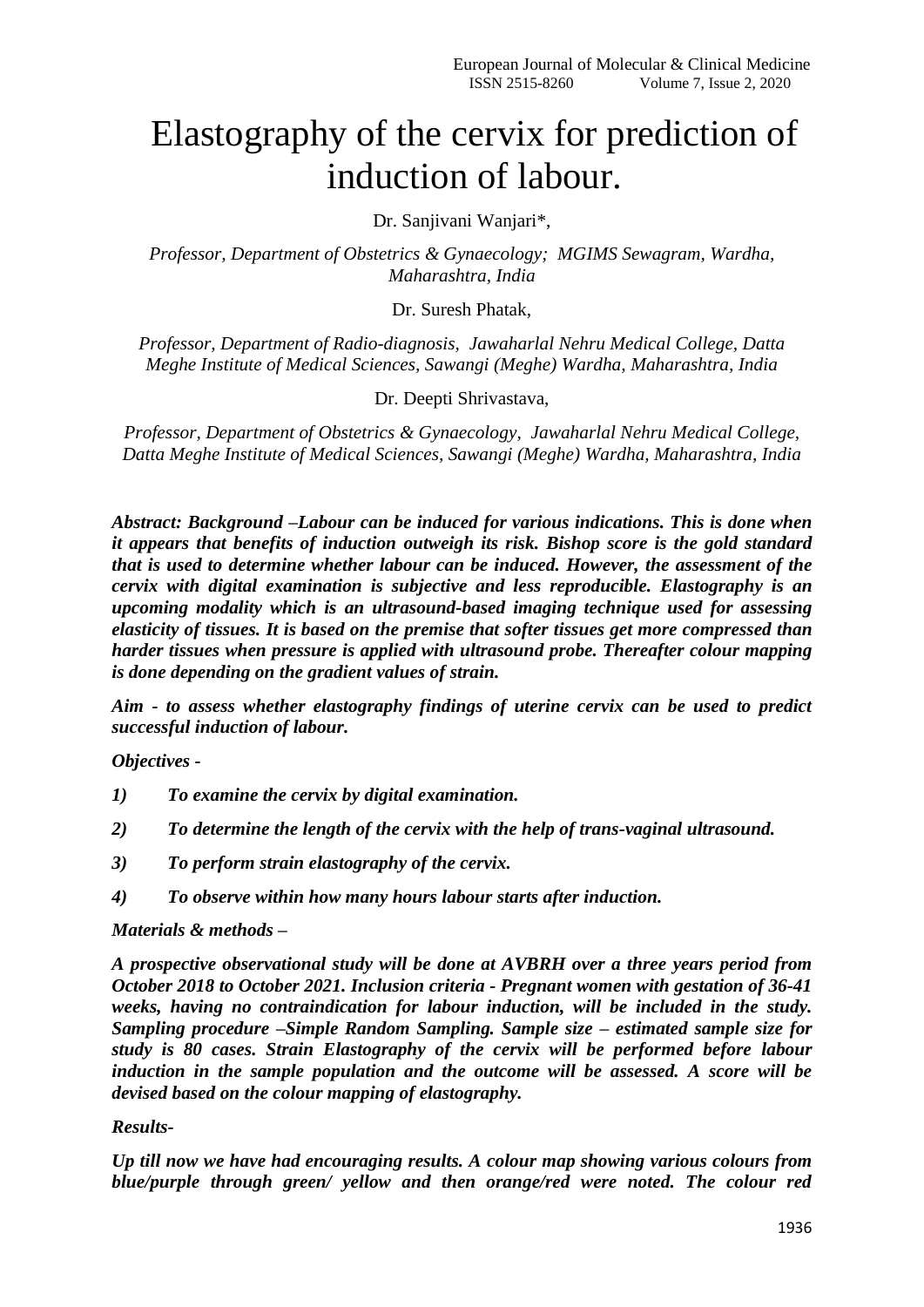*depicted a soft cervix that was easily inducible. On the other hand, purple colour denoted an unfavourable cervix. The colour score will soon be formulated and shared.* 

*Conclusion –*

*Elastography may emerge as a new and upcoming method for determining favourability of the uterine cervix for labour induction based on a colour scoring system.* 

*Keywords: Elastography, uterine cervix, cervical assessment, induction of labour*

## **Introduction** -

Induction of labour means the practice of initiation of uterine contractions artificially by medical methods or surgical methods or by combined techniques. This is done before the onset of normal labour pains. Incidence of induction of labour is 15-20% in UK, 30-38% in USA and about 10% in India (1).

Labour induction is done when it appears that benefits of induction outweigh its risk. Induction can be done for maternal indications like diabetes mellitus, hypertensive diseases of pregnancy, antepartum haemorrhage or premature spontaneous rupture of membranes PROM and foetal indications like post maturity, foetal growth restriction, oligohydramnios or intrauterine foetal demise (2)

Today the understanding of the process of labour is better and newer advanced techniques are available that can replicate the natural process. Hence the chances of achieving successful induction of the labour are greater. The condition of the cervix is one of the main predictive factors for labour induction. The cervical changes are taking place throughout the pregnancy and also during labour. The changes that occur in the later weeks of pregnancy and during labour lead to a normal delivery. A uterine cervix contains less smooth muscle and mainly consists of connective tissue and collagen. It undergoes the process of cervical ripening, which means that the cervix softens. This allows the cervix to undergo changes in shape, from initial state of being long and tubular (closed) to becoming short and soft (effaced)  $\&$ later becoming opened up (dilated). At the same time the uterus which mainly consists of smooth muscle fibres may respond to the stimuli of induction and begin contracting in waves that are characterise of labour pains.

In 1964, Bishop introduced a method to ascertain the status of the cervix before labour induction. This came to be known as the 'Bishop's score' or the 'pelvic score'. This score helps to determine the patient's suitability for labour induction. The score consists of five components: 1) cervical dilation, 2) cervical length, 3) cervical position, 4) cervical consistency and 5) station of foetal head. Score of less than 5 means that the cervix is not favourable and labour may not begin without induction. Score of more than 9 means that the cervix is favourable and labour will most likely begin spontaneously. Scores between 5 and 9 are intermediate and require thorough reassessment and evaluation.

However, the digital examination of the cervix has been found to be subjective and less reproducible. Hence the Bishop"s score has been modified several times (3), (4), (5), (6), (7). But despite the several modifications, the Bishop"s score is still the most widely accepted means of assessing the inducibility of the cervix (8).

Ultrasonographic measurement of the cervical length is another factor that has been evaluated. And the numerous studies show diverging results (9), (10), (11).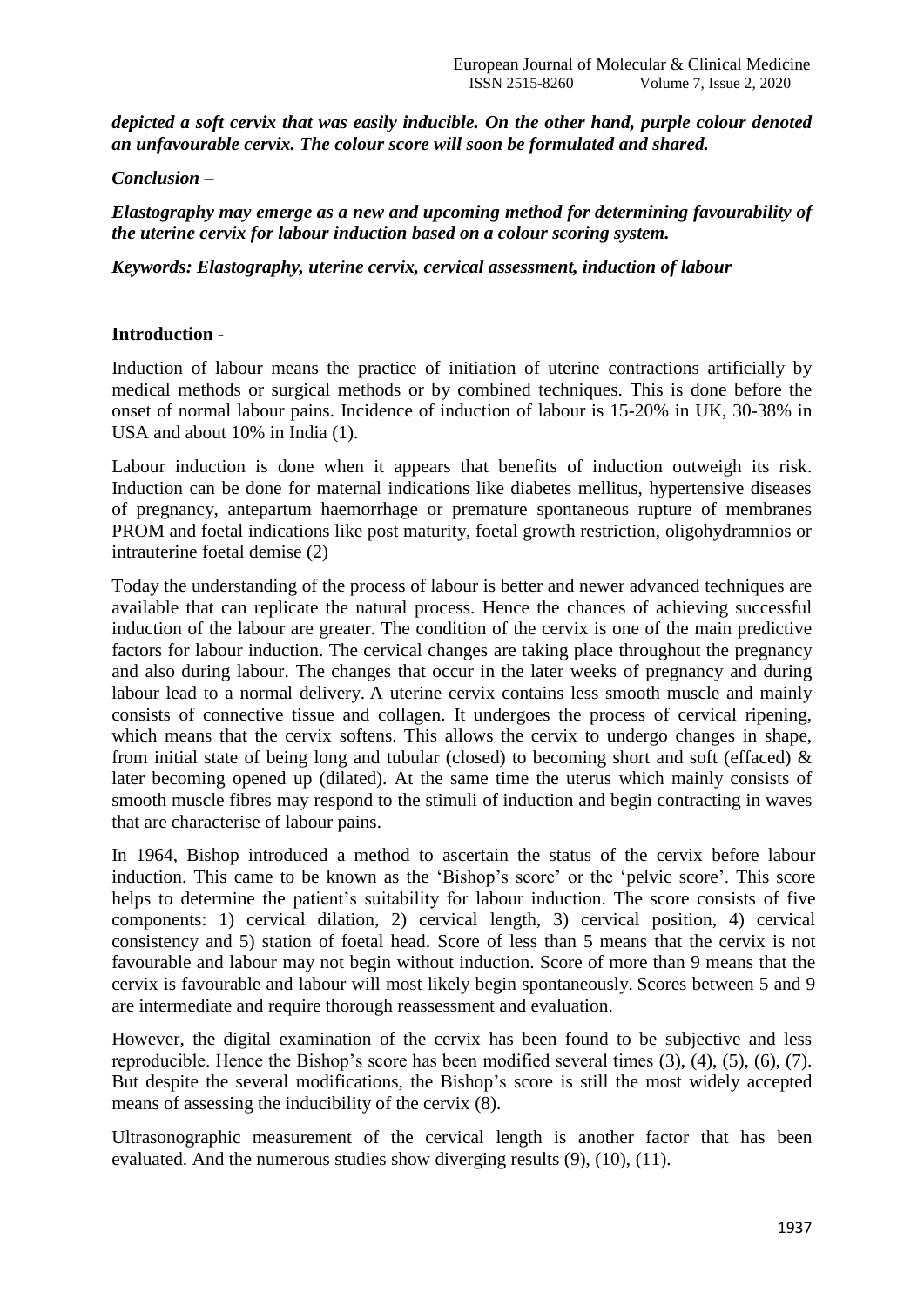Elastography is a new method for assessment of the cervix. It assesses the cervical stiffness or compressibility and can be used either independently or combined with Bishop's scoring system and the sonographically measured cervical length, to plan induction of labour.

Elastography is a technique based on ultrasound imaging  $\&$  colour mapping and is used for assessing the elasticity or stiffness of the tissues. This method depends on the presumption that soft tissues are compressed more than hard tissues when pressure is applied with the probe. The gradient values of strain then are visualized on a colour map. The introduction of elastography in Obstetrics and Gynaecology is new and it is used for assessment of degree of cervical firmness. The softness of the cervix can help identify women at risk of preterm labour and also those likely to have successful induction of labour. For semi-quantitative assessment of the consistency of the cervix during pregnancy, there are two different methods of cervical elastography: 1) static or strain elastography - which uses manual compression caused by movement of the probe and 2) shear wave elastography - which determines the propagation speed of the shear wave generated by the ultrasound probe. The speed of shear wave generated cannot be influenced by the operator, hence shear wave elastography is more reliable for giving objective results. Feasibility studies have confirmed the reliability of cervical elastography for successful labour induction (12), (13), (14), (15).

**Rationale** - With this background we decided to study elastography as a new modality for assessment of the pregnant cervix. Aim of our study is to assess elastographic findings of the cervix and to see if they can be used to predict the success of induction of labour. In this study we will use strain elastography for assessment of the cervix in a pregnant uterus.

## **Objectives -**

- 1) To assess the cervix by digital examination.
- 2) To determine the length of cervix with the help of trans-vaginal ultrasound.
- 3) To perform strain elastography of the cervix.
- 4) To observe within how many hours labour starts after induction.

**Research question** –Can elastography of uterine cervix be used to predict successful induction of labour?

P- Pregnant women with 36-41 weeks of gestation, having no contraindications for induction of labour.

I – Eastography of cervix will be performed of the cervix using strain elastrography. This will be done with a Colour Doppler trans-vaginal probe of 5-11MHz.

C – Comparison between Bishop"s score and the ultrasound assessed cervical length and elastography of the cervix

O- Predicting the outcome of labour induction.

## **Materials & methods** –

**Study setting** - The study will be conducted at AVBRH, Sawangi (Meghe) Wardha. Study duration will be conducted over three years. Approval from IEC (institutional ethics committee) has been obtained for the study.

**Study design** –Observational cross sectional study – prospective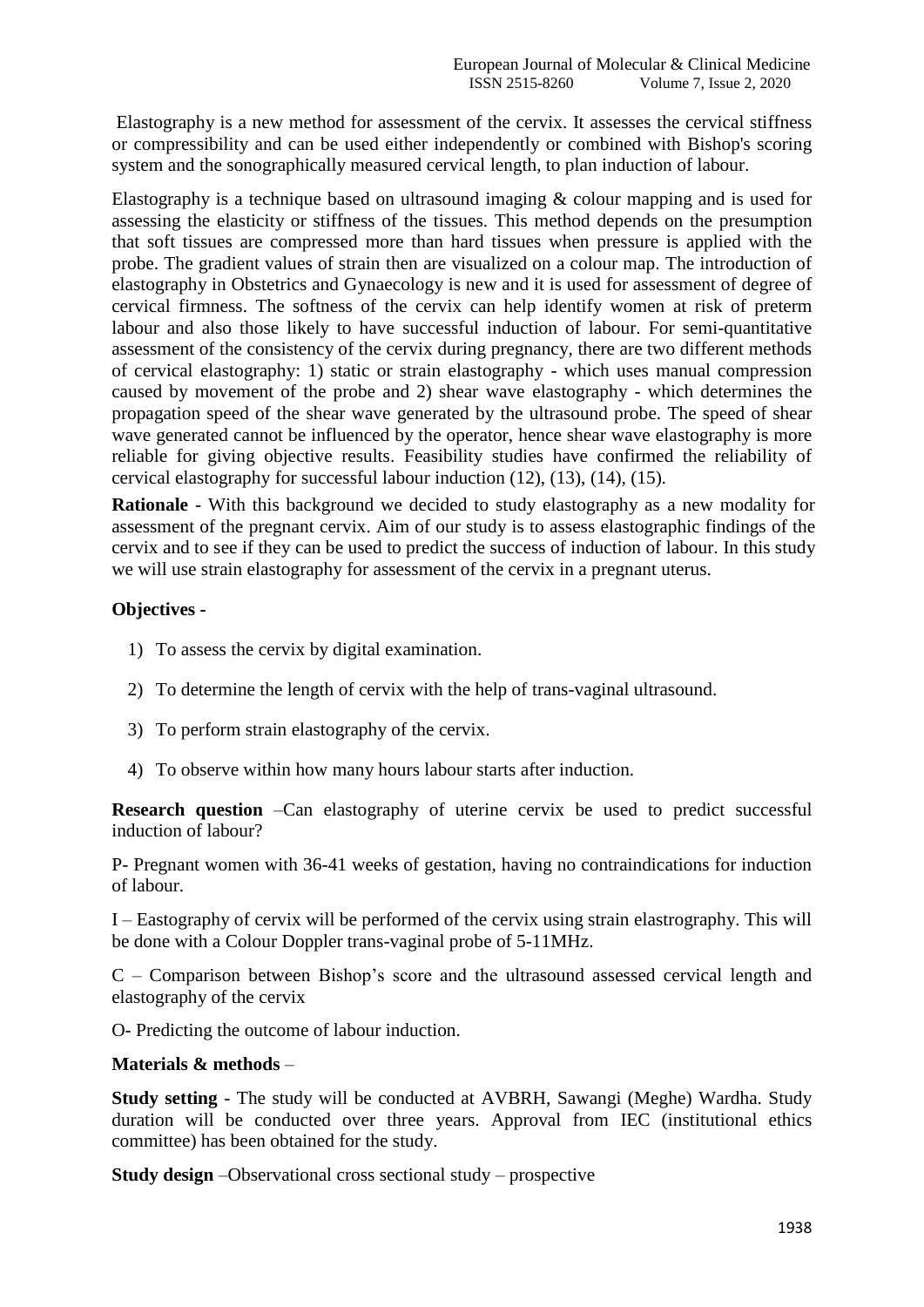**Study population** - Eighty pregnant women with gestational age of 36-41 weeks, having no contraindication for labour induction will be included in the study.

#### **Inclusion criteria** -

Pregnant women with gestational age of 36-41 weeks, having no contraindication for labour induction and vaginal delivery will be included in the study.

#### **Exclusion criteria** -

Women not fit for induction of labour.

**Sampling procedure** –Simple Random Sampling

**Sample size** – estimated sample size for study is 80 cases.

The sample size formulae used are as follows:

$$
n_1 = \frac{(\sigma_1^2 + \sigma_2^2 / \kappa)(z_{1-\alpha/2} + z_{1-\beta})^2}{\Delta^2}
$$

$$
n_2 = \frac{(\kappa * \sigma_1^2 + \sigma_2^2)(z_{1-\alpha/2} + z_{1-\beta})^2}{\Delta^2}
$$

The notation for the formulae are:  $n_1$  = sample size of Group 1  $n_2$  = sample size of Group 2  $\sigma_1$  = standard deviation of Group 1

 $\sigma_2$  = standard deviation of Group 2

 $\Delta$  = difference in group means

$$
\kappa = \text{ratio} = \frac{n_2}{n_1}
$$

$$
Z_{1-\alpha/2}
$$
 = two-sided Z value (eg. Z=1.96 for 95% confidence interval).  
 $Z_{1-\beta}$  = power

Mean cervical length in failure =26.9

Mean cervical length in success=23.8

σ1=SD of failure=6.4

σ2=SD of success=7.6

For detecting mean difference of  $3.1\%$  i.e  $\Delta = 26.9-23.8=3.1$ 

 $N1=(6.4*6.4+7.6*7.6)(1.96+0.84)2/(3.1*3.1)$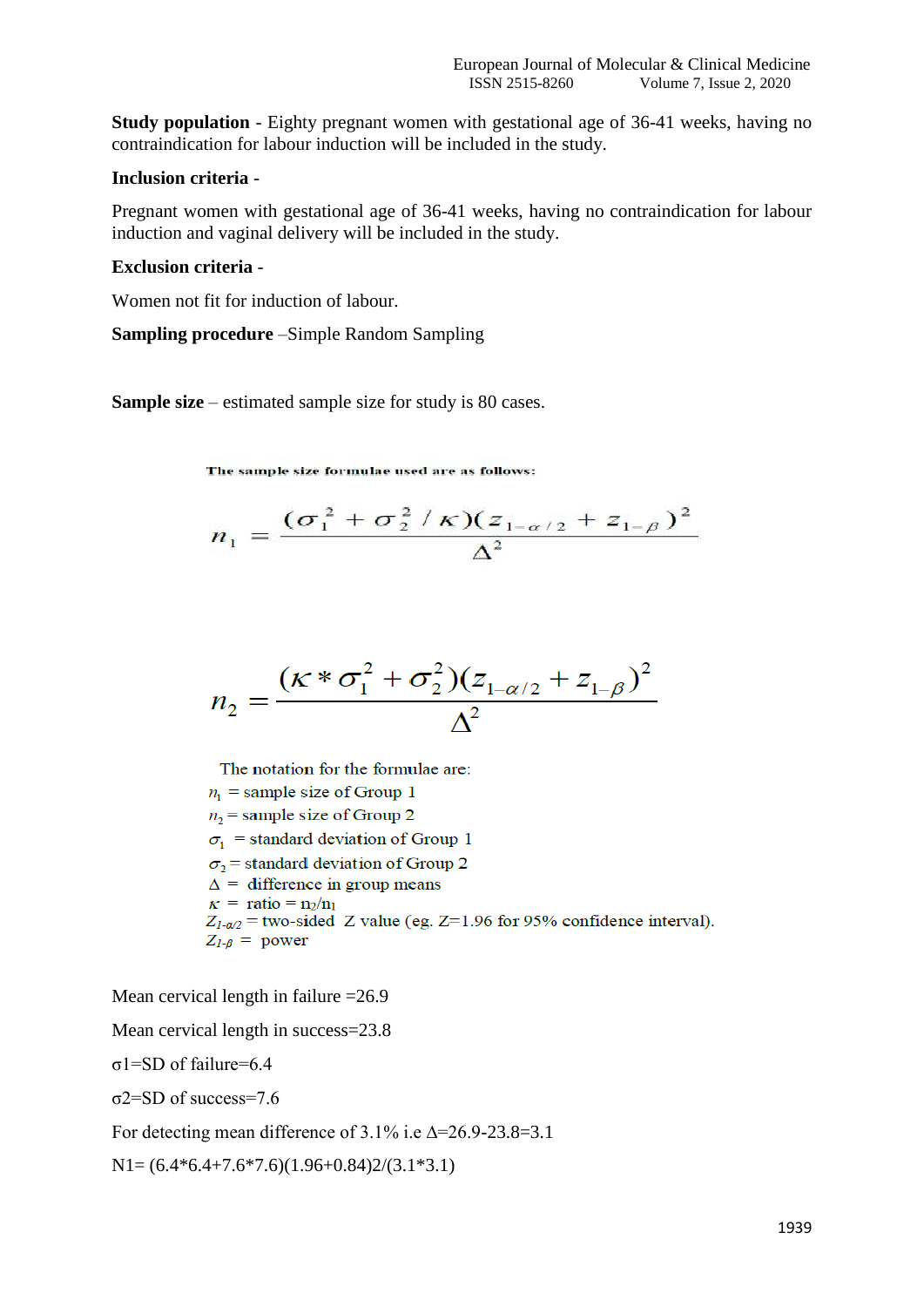$=80.53 = 80$  patients required in study period of three years

Reference study for calculation of sample size - Elastography of the uterine cervix: implications for success of induction of labor, M. Swiatkowska-Freund and K. Preis, Ultrasound Obstet Gynecol 2011; 38: 52–56

## **STATISTICAL ANALYSIS** -

**Statistical methods**: Descriptive statistics and inferential statistics will be obtained using chisquare test, student's unpaired t test, sensitivity, specificity, PPV, NPV and diagnostic accuracy. The data will be presented as mean standard deviations and percentage/proportions.

## **METHODOLOGY** –

Initial vaginal examination will be performed for assessing cervical dilatation and effacement, position and consistency of the cervix and station of the foetal head. Bishop Score will be accordingly calculated.

Strain Elastography of the cervix will be done before induction of labour. The complete uterine cervix including the internal os, length of the cervix and external os will be examined. The cervical length will be noted. Elastography will be done on Hitachi Aloka Medical Ultrasound machine using color doppelr Arietta 700 Model with a trans-vaginal probe 5- 11MHZ. A colour mapping will be done from blue/purple to orange/red. Colour map will be plotted with the hardest tissues displayed as blue and purple and progressively softer tissues displayed as yellow, orange and red. A colour scoring system will be designed which will help define the favourability of the cervix. This will help selecting the appropriate cases for labour induction and will decrease chances of failed induction.

The elastography findings of tissues at the internal os, the cervical canal, and at the external os will be correlated with the success of induction of labour.

Women will then be induced with the help of medical methods using oxytocin or prostaglandins like misoprostol or cerviprime gel. Initiation of uterine contractions and cervical dilatation and effacement will be noted after a few hours. The induction delivery interval will be noted. Percentage of women having failure of induction and women requiring caesarean section will be calculated. Maternal and perinatal outcome will be analysed.

## **Expected results**-

We propose to formulate an elastography scoring system for assessment of the cervix based on colour mapping. This score can be applied to patients who require induction of labour for various indications. The score when it is found to be favourable will help clinicians make a decision regarding induction of labour. The score will help indicate the patients who will have a favourable delivery outcome.

#### **Discussion** –

The Bishop's score which was described in 1964, is even today considered the gold standard for predicting labour inducibility. However, the digital examination of the cervix remains highly subjective. The reliability and reproducibility is also low.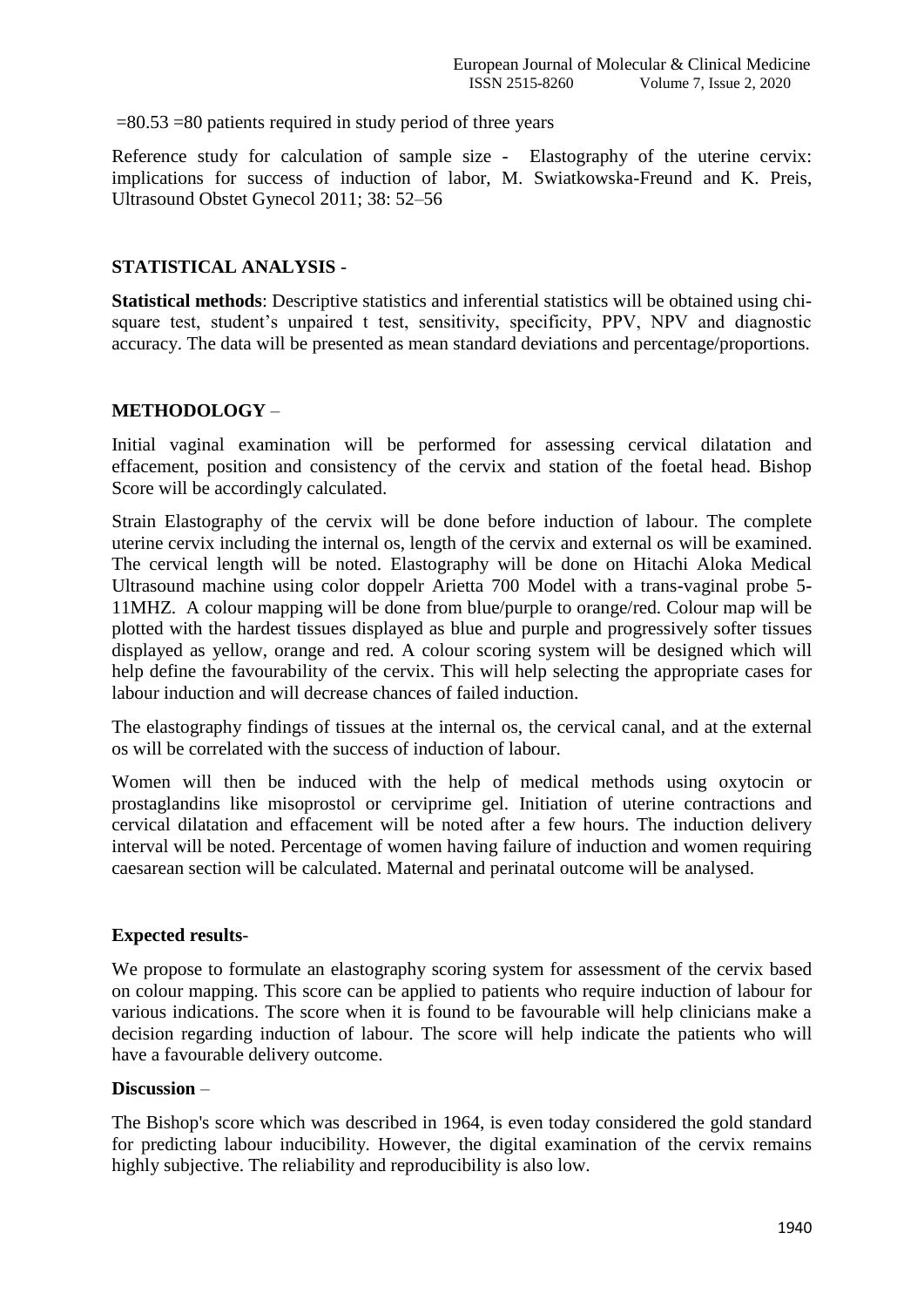The Bishop's score has been modified several times in an attempt to improve the score. One such modification is the Calder score which was introduced in 1979. Calder modified the Bishop's score replacing cervical effacement with cervical length. The Calder score is popular worldwide and especially in the UK.

Women having certain characteristics have more chances of successful induction of labour are 1) women who are less than 35 years of age, 2) are multiparous 3) have favourable Bishop's Score 4) estimated fetal weight of less than  $3.5$  Kg at birth, 5) and adequate liquor amni. Parity becomes the most important variable needed for successful induction of labour (16). The variables like gestational age and AFI can also affect outcome of induction of labour. It is usually recognised that AFI of less than 5 cm is associated with more foetal risk and increased chances of caesarean section.

The Bishop"s Score is highly subjective and less reproducible and hence its predictability was studied by in a meta-analysis (17). The conclusion was that the Bishop's score is not a strong predictor for deciding about labour inducibility.

In 1986 a semi-quantitative ultrasound scoring method was proposed in order to predict successful induction of labour (18). The scoring method used trans-abdominal ultrasound to evaluate the cervical length & dilation, the thickness and shape of the LUS lower uterine segment, and station of the presenting part. This ultrasound scoring method showed no added advantage of ultrasound over digital examination (Bishop's score).

In 1991 transvaginal sonography for assessment of the cervix was used (19). Transvaginal ultrasonography improved the accuracy of assessment of the cervix and had better diagnostic value. This is an invaluable tool in predicting the cases that will respond well to cervical ripening agents or labour inducing agents.

However some of the studies found conflicting results when they compared trans-vaginal length of cervix and the Bishop"s score before labour induction (20). Their study included 122 subjects where both ultrasound assessment of the cervix and digital assessment of the cervix were done before labour induction. It was noted that ultrasound measurement did not show any significant relation with successful induction of labour.

Researchers have used measurement of fetal fibronectin as a predictor for successful labour induction. Fetal fibronectin is found in high concentrations in amniotic fluid and the choriodecidual tissues, and in vaginal secretions before onset of labour. Neither TVS cervical length nor fetal fibronectin have been found to be better than the Bishop's score (21), (22).

With this background we decided to investigate a new method of evaluation of the cervix in the form of ultrasound elastography. Elastography for evaluation of the uterine cervix was first used by (23), but this was in non-pregnant uterus. Imaging of the cervix with the use of elastography during pregnancy was first described (24). They expressed the cervical stiffness assessment done after manual compression using a colour scale.

In 2010 an elastography index EI was proposed for assessment of the cervix. In EI points were given to each colour component expressed on elastographic images where 0 was assigned for the harder tissue to 4 for the softer regions. Each part of the cervix was designated numbers according to the colours (25). Elastography measures the degree of displacement of tissues after pressure is applied to the tissues using ultrasound probe. This is noted in a special type of software. Soft tissues deform more easily than hard ones and the difference is noted as alteration in ultrasound images that are represented on a colour map. Colour mapping was done from purple to red with the hardest tissues displayed as purple and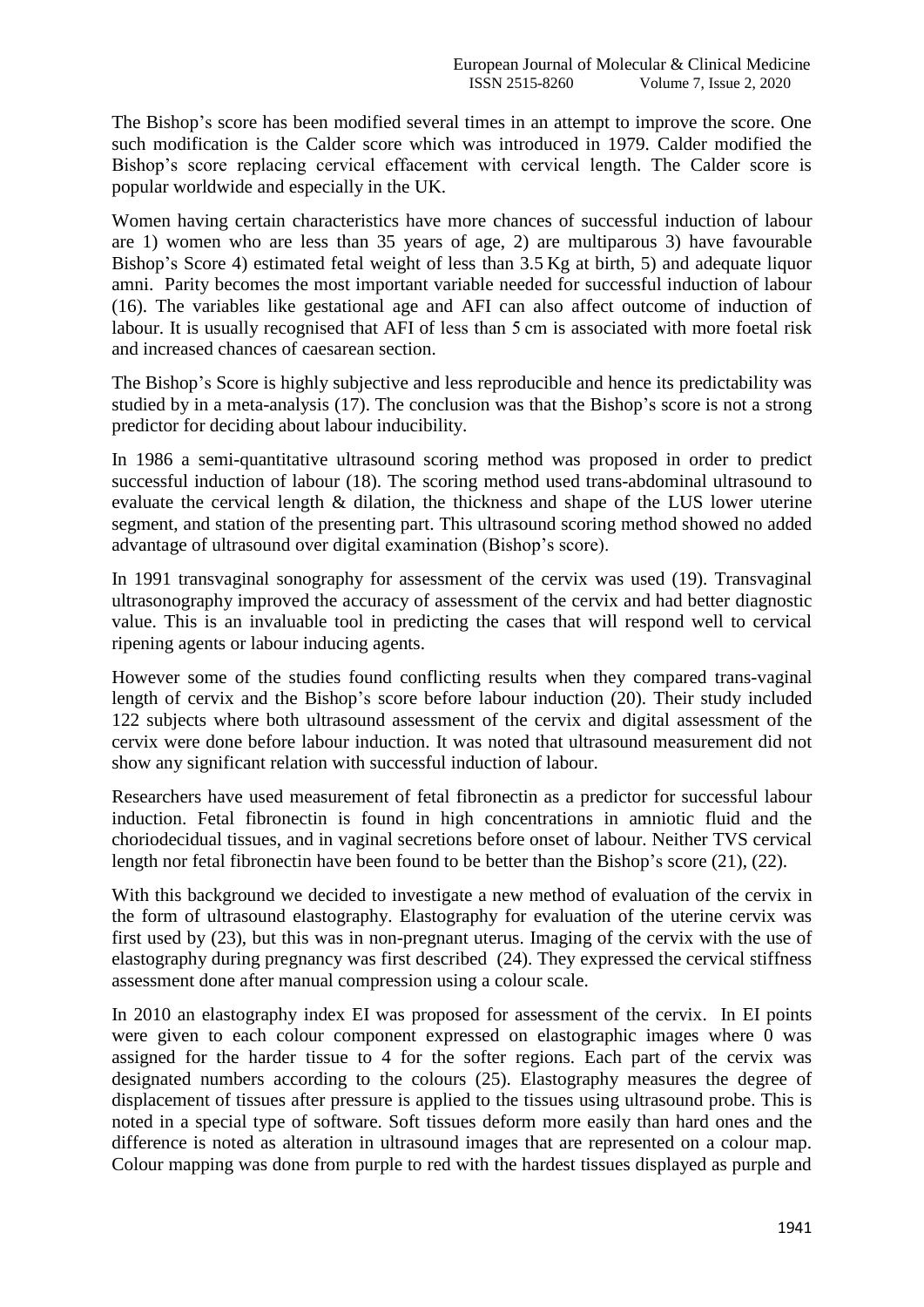assigned a score of 0 points and progressively softer tissues given higher points from 1 to 4. (12). Various studies related to induction of labour were reported. Acharya et al reported on mechanical cervical ripening with foley catheter balloon(26). Agrawal et al assessed effectiveness of isosorbide mononitrate in cervical ripening before induction of labour in fullterm antenatal patients (27). Deshmukh et al studied use of Pg-e 2 Gel for cervical ripening in labour induction (28). ElShanti, A,et al The Prevalence and Severity of Gingivitis in High School Students in Gaza Strip – Palestine(29). Sharma and Tiwari reported about comparison of intravaginal misoprostol and intramuscular Carboprost for cervical priming(30). Singh et al reported on study of mifepristone vs misoprostol as pre-induction cervical ripening agent in term pregnancy(31).

We are in the process of developing our own score which may help clinicians make decisions regarding induction of labour based on this new method of investigation, namely elastography of the uterine cervix.

#### **Conclusion** –

Elastography can emerge as a promising method for determining favourability of the cervix for labour induction based on a colour scoring system.

## **Bibliography** –

- [1] jb sharma obstetrics pdf Google Search [Internet]. Available from: https://www.google.com/search?rlz=1C1AVFC\_enIN820IN822&ei=FA3yXuiSLeuJ4- EP6sK9EA&q=jb+sharma+obstetrics+pdf&oq=jb+sharma+obstetrics+pdf&gs\_lcp=CgZ wc3ktYWIQARgAMgQIABBDUABYAGCKrA5oAHAAeACAAfcBiAH3AZIBAzItM ZgBAKoBB2d3cy13aXo&sclient=psy-ab
- [2] Caughey AB, Sundaram V, Kaimal AJ, Cheng YW, Gienger A, Little SE, et al. Maternal and neonatal outcomes of elective induction of labor. Evid ReportTechnology Assess. 2009 Mar;(176):1–257.
- [3] Fields H. Induction of labor. Readiness for induction. Am J Obstet Gynecol. 1966 Jun 1;95(3):426–9.
- [4] Burnett JE. Preinduction scoring: an objective approach to induction of labor. Obstet Gynecol. 1966 Oct;28(4):479–83.
- [5] Hughey MJ, McElin TW, Bird CC. An evaluation of preinduction scoring systems. Obstet Gynecol. 1976 Dec;48(6):635–41.
- [6] Lange AP, Secher NJ, Westergaard JG, Skovgård I. Prelabor evaluation of inducibility. Obstet Gynecol. 1982 Aug;60(2):137–47.
- [7] Dhall K, Mittal SC, Kumar A. Evaluation of preinduction scoring systems. Aust N Z J Obstet Gynaecol. 1987 Nov;27(4):309–11.
- [8] Baacke KA, Edwards RK. Preinduction cervical assessment. Clin Obstet Gynecol. 2006 Sep; 49(3): 564–72.
- [9] Strobel E, Sladkevicius P, Rovas L, De Smet F, Karlsson ED, Valentin L. Bishop score and ultrasound assessment of the cervix for prediction of time to onset of labor and time to delivery in prolonged pregnancy. Ultrasound Obstet Gynecol Off J Int Soc Ultrasound Obstet Gynecol. 2006 Sep;28(3):298–305.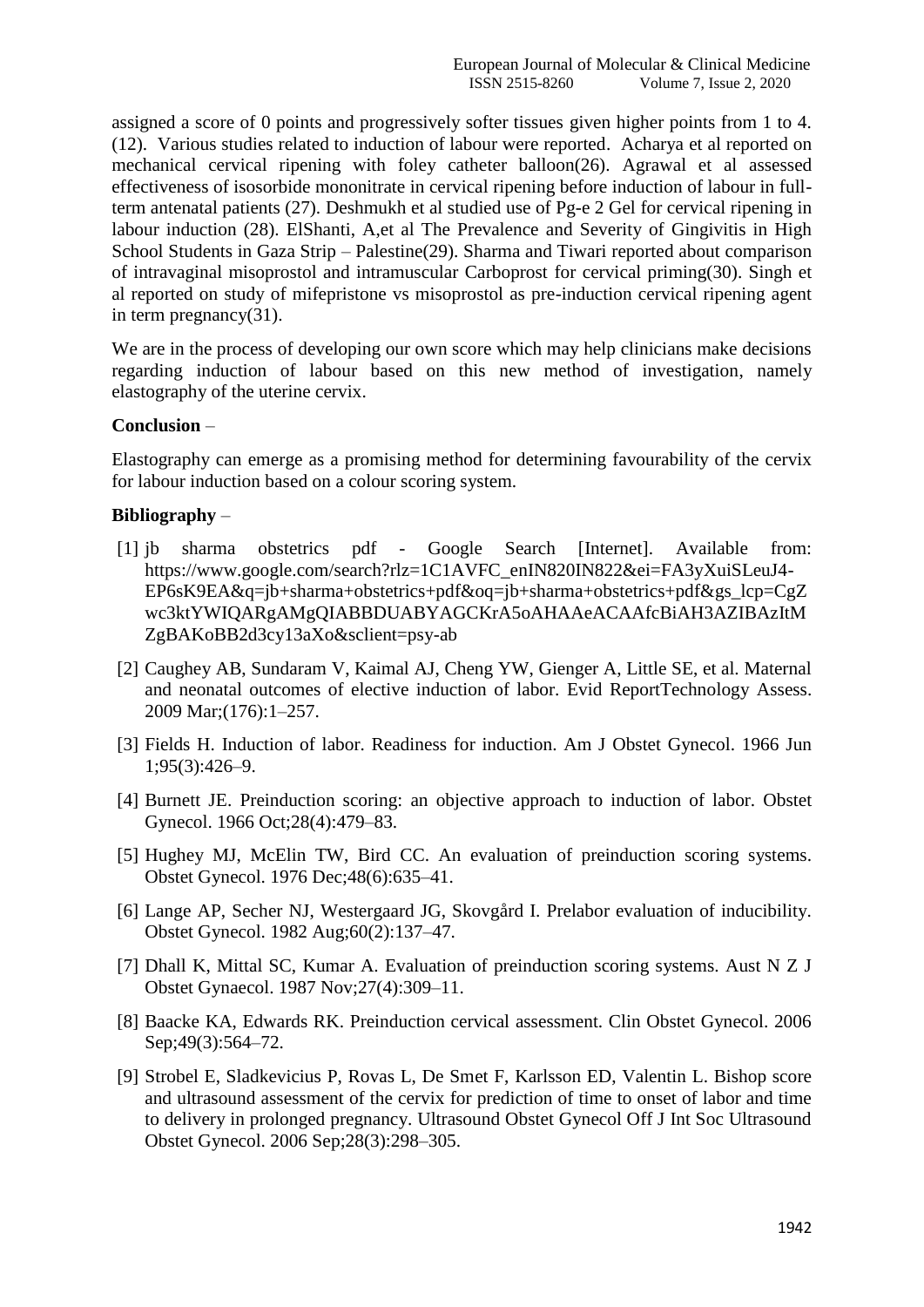- [10] Uyar Y, Erbay G, Demir BC, Baytur Y. Comparison of the Bishop score, body mass index and transvaginal cervical length in predicting the success of labor induction. Arch Gynecol Obstet. 2009 Sep;280(3):357–62.
- [11] Verhoeven CJM, Opmeer BC, Oei SG, Latour V, van der Post J a. M, Mol BWJ. Transvaginal sonographic assessment of cervical length and wedging for predicting outcome of labor induction at term: a systematic review and meta-analysis. Ultrasound Obstet Gynecol Off J Int Soc Ultrasound Obstet Gynecol. 2013 Nov;42(5):500–8.
- [12] Swiatkowska-Freund M, Preis K. Elastography of the uterine cervix: implications for success of induction of labor. Ultrasound Obstet Gynecol Off J Int Soc Ultrasound Obstet Gynecol. 2011 Jul;38(1):52–6.
- [13] Molina FS, Gómez LF, Florido J, Padilla MC, Nicolaides KH. Quantification of cervical elastography: a reproducibility study. Ultrasound Obstet Gynecol Off J Int Soc Ultrasound Obstet Gynecol. 2012 Jun;39(6):685–9.
- [14] Fruscalzo A, Schmitz R, Klockenbusch W, Steinhard J. Reliability of cervix elastography in the late first and second trimester of pregnancy. Ultraschall Med Stuttg Ger 1980. 2012 Dec;33(7):E101–7.
- [15] Hernandez-Andrade E, Hassan SS, Ahn H, Korzeniewski SJ, Yeo L, Chaiworapongsa T, et al. Evaluation of cervical stiffness during pregnancy using semiquantitative ultrasound elastography. Ultrasound Obstet Gynecol Off J Int Soc Ultrasound Obstet Gynecol. 2013 Feb;41(2):152–61.
- [16] Bueno B, San-Frutos L, Pérez-Medina T, Barbancho C, Troyano J, Bajo J. The labor induction: integrated clinical and sonographic variables that predict the outcome. J Perinatol Off J Calif Perinat Assoc. 2007 Jan;27(1):4–8.
- [17] Kolkman DGE, Verhoeven CJM, Brinkhorst SJ, van der Post JAM, Pajkrt E, Opmeer BC, et al. The Bishop score as a predictor of labor induction success: a systematic review. Am J Perinatol. 2013 Sep;30(8):625–30.
- [18] O'Leary JA, Ferrell RE. Comparison of ultrasonographic and digital cervical evaluation. Obstet Gynecol. 1986 Nov;68(5):718–9.
- [19] Andersen HF. Transvaginal and transabdominal ultrasonography of the uterine cervix during pregnancy. J Clin Ultrasound [Internet]. 1991 Feb;19(2):77–83. Available from: http://doi.wiley.com/10.1002/jcu.1870190204
- [20] Chandra S, Crane JM, Hutchens D, Young DC. Transvaginal ultrasound and digital examination in predicting successful labor induction. Obstet Gynecol. 2001 Jul;98(1):2– 6.
- [21] Crane JMG. Factors predicting labor induction success: a critical analysis. Clin Obstet Gynecol. 2006 Sep;49(3):573–84.
- [22] Reis FM, Gervasi MT, Florio P, Bracalente G, Fadalti M, Severi FM, et al. Prediction of successful induction of labor at term: role of clinical history, digital examination, ultrasound assessment of the cervix, and fetal fibronectin assay. Am J Obstet Gynecol. 2003 Nov;189(5):1361–7.
- [23] Thomas A. Imaging of the cervix using sonoelastography. Ultrasound Obstet Gynecol Off J Int Soc Ultrasound Obstet Gynecol. 2006 Sep;28(3):356–7.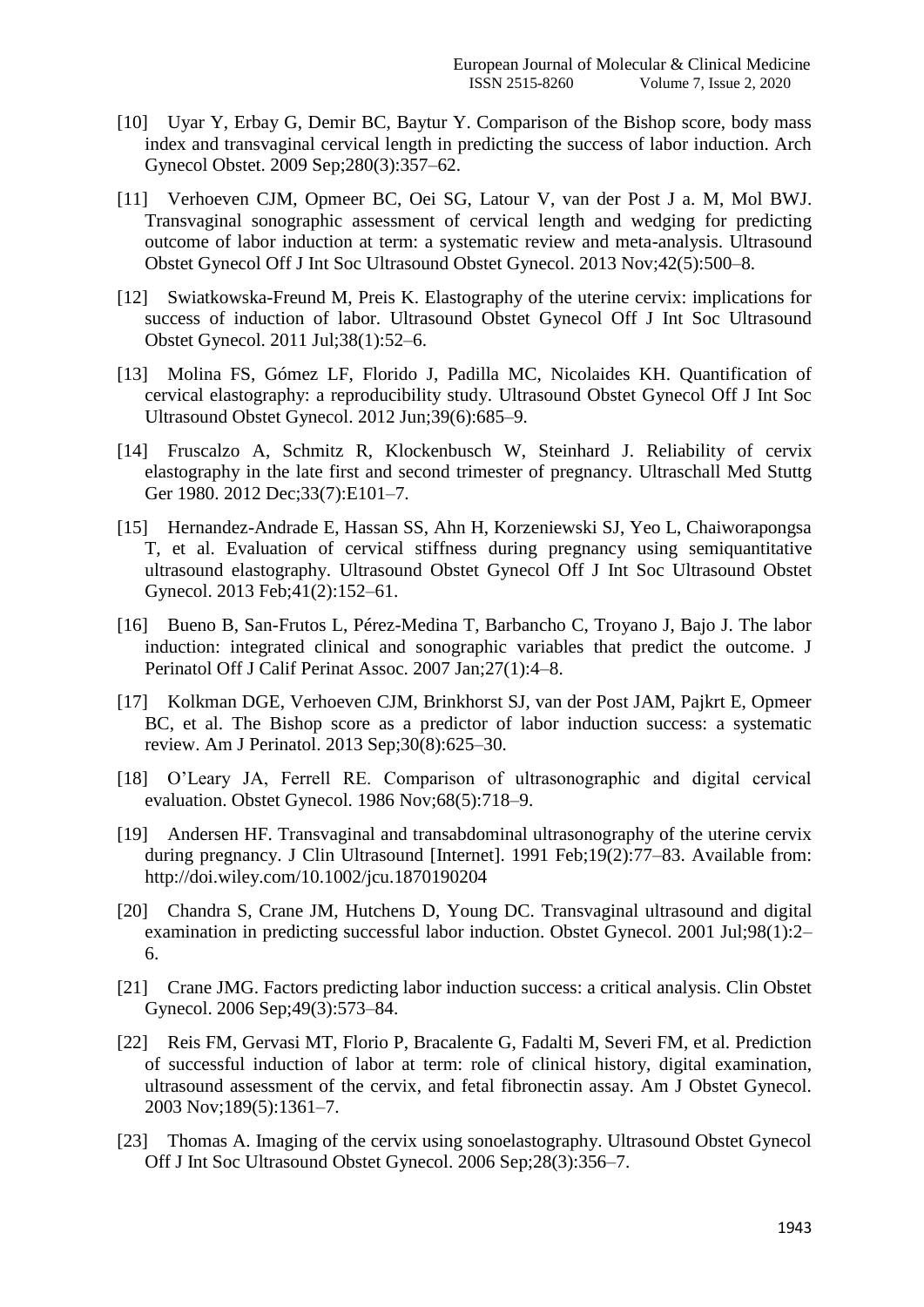- [24] Yamaguchi S-I, Kamei Y, Kozuma S, Taketani Y. Tissue elastography imaging of the uterine cervix during pregnancy. J Med Ultrason 2001. 2007 Dec;34(4):209–10.
- [25] Preis K, Swiatkowska-Freund M, Pankrac Z. [Elastography in the examination of the uterine cervix before labor induction]. Ginekol Pol. 2010 Oct;81(10):757–61.
- [26] Acharya, N., A. Gadge, M. Agrawal, and M. Singh. "Mechanical Cervical Ripening with Foley Catheter Balloon: Rekindling a Forgotten Art." Journal of SAFOG 10, no. 1 (2018): 1–4. https://doi.org/10.5005/jp-journals-10006-1548.
- [27] Agrawal, M., N. Acharya, K. Joshi, and D. Shrivastava. "Effectiveness of Isosorbide Mononitrate in Cervical Ripening before Induction of Labor in Full-Term Antenatal Patients." Journal of SAFOG 11, no. 2 (2019): 96–99. https://doi.org/10.5005/jpjournals-10006-1668.
- [28] Deshmukh, S., M.L. Jungari, and U. Shrama. "Use of Pg-e 2 Gel for Cervical Ripening in Labour Induction." International Journal of Current Research and Review 12, no. 14 Special Issue (2020): 110–13. https://doi.org/10.31782/IJCRR.2020.110113.
- [29] ElShanti, A., Aldirawi, A., Mehjez, A., Zaida, M., Abu Nada, I., & Abu Nada, M. ,The Prevalence and Severity of Gingivitis in High School Students in Gaza Strip - Palestine. Journal of Medical Research and Health Sciences, 3(9), (2020), 1098-1105. https://doi.org/10.15520/jmrhs.v3i9.256
- [30] Sharma, S., and M. Tiwari. "Comparison of Intravaginal Misoprostol and Intramuscular Carboprost for Cervical Priming in the First Trimester of Medical Termination of Pregnancy." Journal of Datta Meghe Institute of Medical Sciences University 14, no. 4 (2019): 296–302. https://doi.org/10.4103/jdmimsu.jdmimsu\_154\_19.
- [31] Singh, N., N. Acharya, P. Singh, K. Singh, and C.S. Gode. "Study of Mifepristone vs Misoprostol as Pre-Induction Cervical Ripening Agent in Term Pregnancy." International Journal of Pharmaceutical Research 11, no. 4 (2019): 2030–34. https://doi.org/10.31838/ijpr/2019.11.04.506.

| Cervix                   | Score         |                                  |          |          |  |
|--------------------------|---------------|----------------------------------|----------|----------|--|
|                          | 0             | ы.                               |          | 3        |  |
| Position                 |               | Posterior Midposition Anterior - |          |          |  |
| <b>Consistency</b>       | <b>Firm</b>   | <b>Medium</b>                    | Soft     | —−       |  |
| <b>Effacement</b>        | $0 - 30%$     | 40-50%                           | 60-70%   | >80%     |  |
| <b>Dilation</b>          | <b>Closed</b> | $1-2$ cm                         | $3-4$ cm | $>5$ cm  |  |
| <b>Baby's Station -3</b> |               | -2                               | л        | $+1, +2$ |  |

## **Figures –**

|  | Figure 1 – Bishop's score |  |  |  |  |
|--|---------------------------|--|--|--|--|
|--|---------------------------|--|--|--|--|